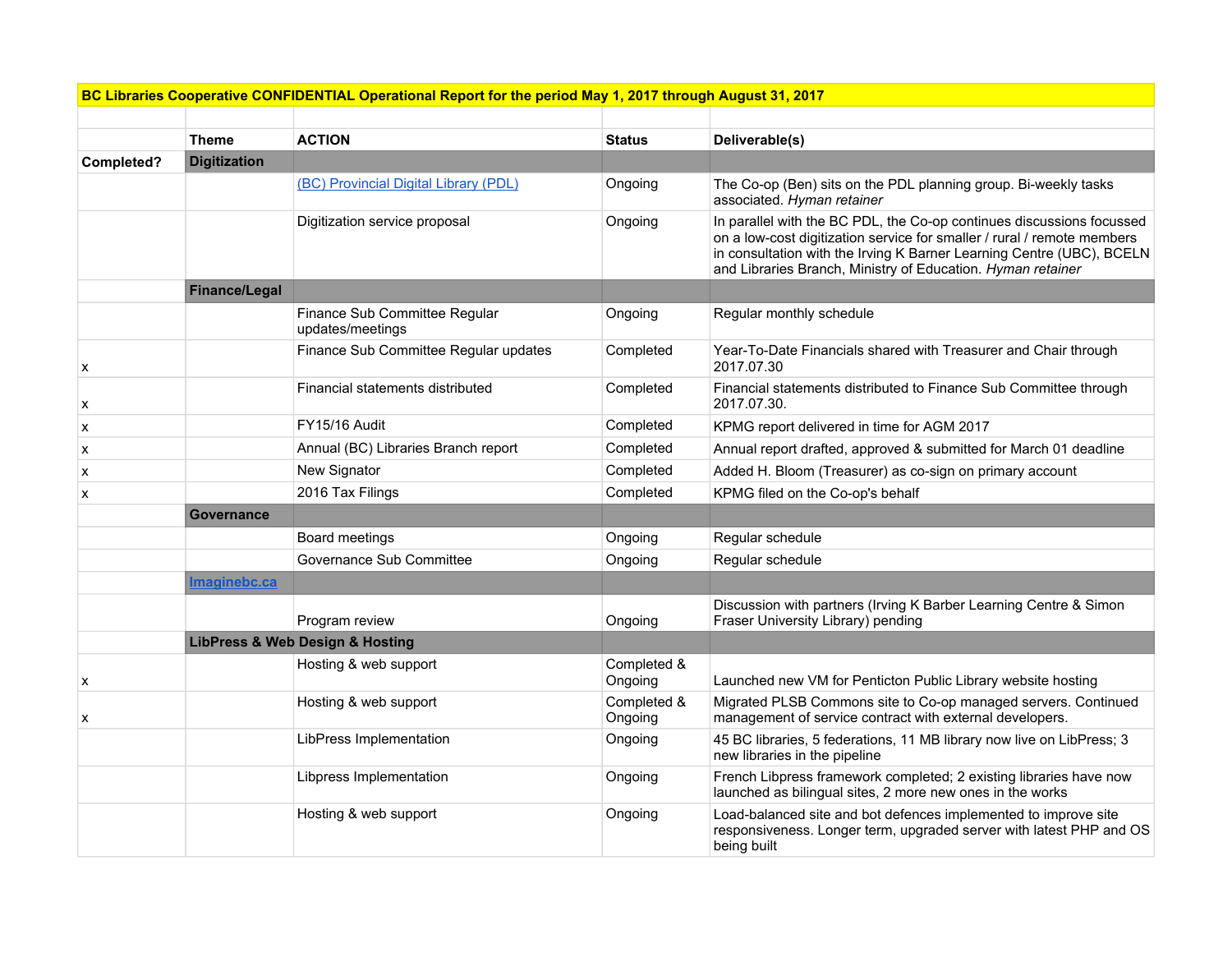|   | Support                                                            | Ongoing                | 9x5 Co-op support; 24 x 7 emergency Co-op support                                                                                                                                                                                                                                                                                                                                                                                            |
|---|--------------------------------------------------------------------|------------------------|----------------------------------------------------------------------------------------------------------------------------------------------------------------------------------------------------------------------------------------------------------------------------------------------------------------------------------------------------------------------------------------------------------------------------------------------|
|   | Librarytoolshed.ca                                                 |                        |                                                                                                                                                                                                                                                                                                                                                                                                                                              |
| X | Expansion to include exemplary Program info                        | Completed &<br>Ongoing | "Exemplary Library Programs" functionality launched into production<br>January 6.                                                                                                                                                                                                                                                                                                                                                            |
| X | Expansion to include Conference Presentations                      | Completed &<br>Ongoing | "Conference Presentation" functionality launched mid-April, used by<br>AB, BC, MB provincial conferences to share presentations                                                                                                                                                                                                                                                                                                              |
|   | Redesign Project                                                   | Ongoing                | New site design launch May 12.                                                                                                                                                                                                                                                                                                                                                                                                               |
|   | Content growth & community participation                           | Ongoing                | Quarterly Co-op facilitated calls with 4-Province committee                                                                                                                                                                                                                                                                                                                                                                                  |
|   | Licensing - BC & Manitoba Licensing Consortium Inc (MLCI)          |                        |                                                                                                                                                                                                                                                                                                                                                                                                                                              |
| х | (BC) Association of BC Book Publishers & BC<br><b>Books Online</b> | Completed &<br>Ongoing | Continuing to promote the BC book publishers newsletter to interested<br>libraries; exploring opportunities to cross-promote & access ABPBC<br>titles.                                                                                                                                                                                                                                                                                       |
|   | (BC) New LBFG Chair                                                | Completed &<br>Ongoing | Current chair, Jay Peters, in place. Two year term ends May 2018, so<br>beginning work on identifying new chair.                                                                                                                                                                                                                                                                                                                             |
|   | (BC) Product Renewals                                              | Ongoing                | In May-September timeframe, 7 product renewals completed and 4 in<br>process for British Columbia                                                                                                                                                                                                                                                                                                                                            |
|   | (MLCI) Product Renewals                                            | Ongoing                | In May-September timeframe, 6 product renewals completed and 7 in<br>process for Manitoba. Large Ebsco renewal is in process (Sept/Oct).                                                                                                                                                                                                                                                                                                     |
|   | (BC) Licensing BFG Meeting                                         | Ongoing                | Next LBFG Meeting scheduled for Oct 12, 2017                                                                                                                                                                                                                                                                                                                                                                                                 |
|   | (BC) New product evaluation & pricing                              | Ongoing                | New products for LBFG: simultaneous trials ongoing for the following<br>language learning products: Mango, Rosetta Stone, Pronunciator.<br>Pricing available for Gale Courses and Lynda.com. Newly negoatiated<br>consumables offer through Bibliotecha to launch in October.<br>Evaluation of Statista (too academic) and an HR product called HR<br>Downloads.                                                                             |
|   | (MLCI) New product evaluation & pricing                            | Ongoing                | Two new Zinio/OneClick libraries added to shared Manitoba account<br>launched Aug 1, 2017. Working on rolling out new access URLs to all<br>Zinio subscribers for the new integrated app.                                                                                                                                                                                                                                                    |
|   | (BC) BC Books and Self Publishing platform                         | Ongoing                | Investigating the 5 vendors of Odilo, Biblioboard, Cantook Station,<br>Bibliotheca Cloud and Overdrive as well as potential for building our<br>own in-house open source platform for a province-wide shared BC<br>Books and Self publishing platform. Working group established to<br>investigate options and make recommendations. We have received<br>pricing from 3 of the vendors. Next meeting scheduled before the<br>LBFG on Oct 12. |
|   | (BC & MLCI) Support                                                | Ongoing                | 9x5 Co-op support; 24 x 7 emergency Co-op support                                                                                                                                                                                                                                                                                                                                                                                            |
|   | (BC) Library2go - shared Overdrive Collection                      | Ongoing                | Overdrive Selections Committee met May 31. Overdrive agreed to<br>support one simultaneous use title for the Summer Reading Club.<br>Additional training done for selections members on Holds Manager.<br>Currently evaluating the new Overdrive website, for rollout in Fall. Next<br>meeting Oct 2017.                                                                                                                                     |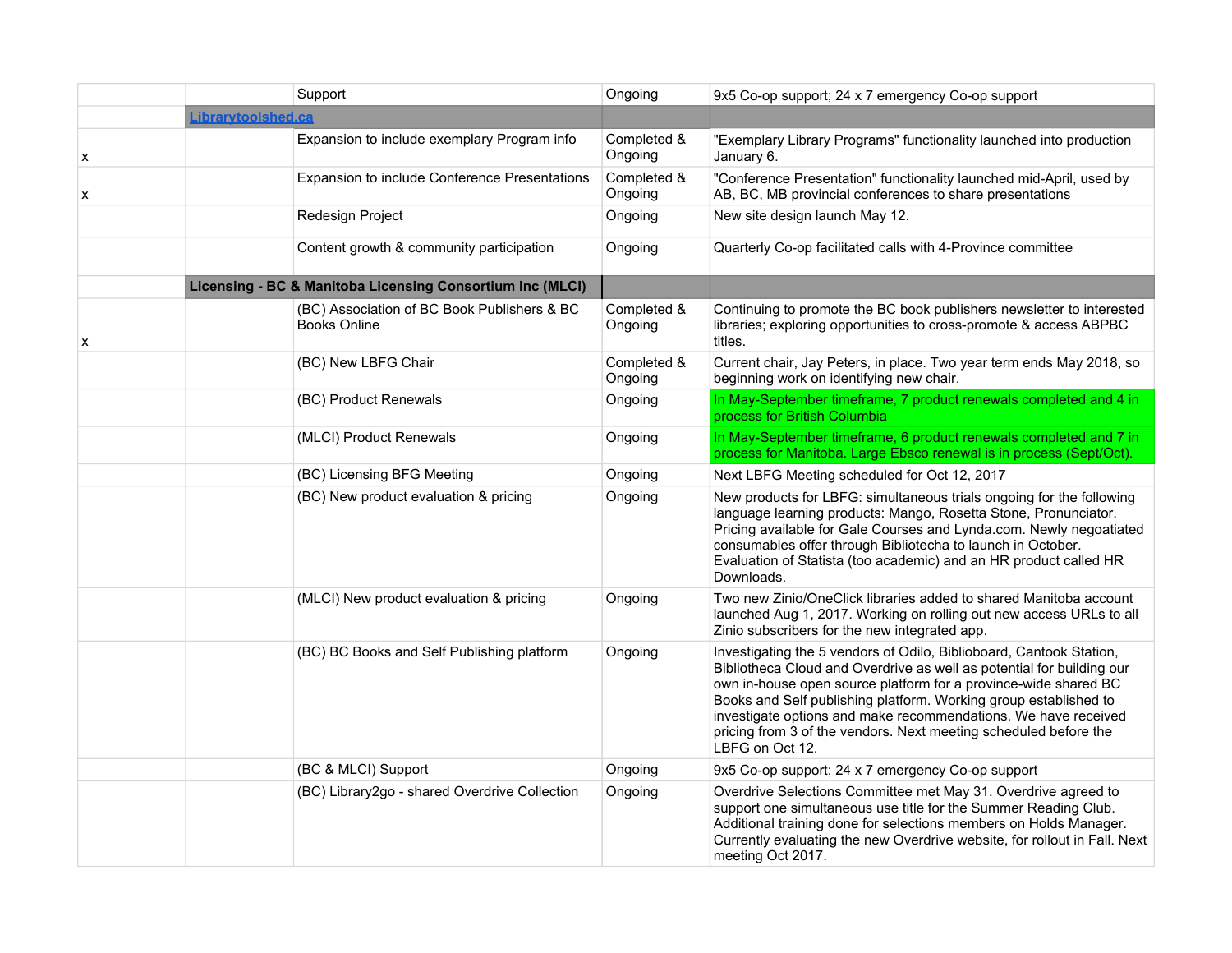|   | (BC) Ebook and Digital Content Summit                         | Ongoing                | Completed annual Ebook and Digital Content Summit on June 16. Also<br>delivered a mini Ebook Summit at Beyond Hope in Prince George on<br>June 12.                                                                                                                                                                                                                                                                                                                |
|---|---------------------------------------------------------------|------------------------|-------------------------------------------------------------------------------------------------------------------------------------------------------------------------------------------------------------------------------------------------------------------------------------------------------------------------------------------------------------------------------------------------------------------------------------------------------------------|
| x | RFP Response to Saskatchewan                                  | Completed              | Responded to an RFP for Consultant Services for Multitype Library<br>Database Program (MDLP) Consortium (Saskatchewan)                                                                                                                                                                                                                                                                                                                                            |
|   | (BC) Authentication Support                                   | Ongoing                | Discussion continues re: Co-op taking on authentication support for<br>Overdrive (and possibly Zinio/OneClick and Archambault French<br>eBooks - delayed by vendor, dates uncertain)                                                                                                                                                                                                                                                                              |
|   | (BC) Authentication Support                                   | Ongoing                | Quotes provided to 4 new post-secs for ezProxy hosting                                                                                                                                                                                                                                                                                                                                                                                                            |
|   | (BC) Authentication Support                                   | Completed              | Ported ezProxy server to provide access to Queen's Printers resources<br>from PLSB hosted servers to Co-op managed ones                                                                                                                                                                                                                                                                                                                                           |
|   | (BC) Authentication Support                                   | Ongoing                | Implementing EZProxy service for Columbia Bible College, go live later<br>in May                                                                                                                                                                                                                                                                                                                                                                                  |
|   | Member & Stakeholder Engagement / Concern for Community       |                        |                                                                                                                                                                                                                                                                                                                                                                                                                                                                   |
| x | <b>Member Communications</b>                                  | Completed &<br>Ongoing | Numerous service communiqués, emails, phone calls & webinars                                                                                                                                                                                                                                                                                                                                                                                                      |
| х | Stakeholder meetings                                          | Completed &<br>Ongoing | Province of BC (Initiative-based meetings relating to funding & Co-op<br>initiatives); Public Library Partner Advisory Group (Libraries Branch,<br>BC Library Association, Association of BC Public Library Directors, BC<br>Library Trustees' Association), National Network for Equitable Library<br>Service (NNELS); Evergreen Oversight Board.                                                                                                                |
| X | <b>Communications Plan</b>                                    | Ongoing                | Staff Communications Committee meeting quarterly to operationalize<br>and further recommendations of Communications Action Plan<br>stemming from the Boldt Communications engagement & the Co-op<br>Strategic Plan.                                                                                                                                                                                                                                               |
|   | Stakeholder meetings                                          | Upcoming               | Province of BC; National Network for Equitable Library Service;<br>Realize Co-op; (BC) Provincial Digital Library, BC Co-op Association,<br>Royal BC Musem, BCNet                                                                                                                                                                                                                                                                                                 |
|   | <b>National Network for Equitable Library Service (NNELS)</b> |                        |                                                                                                                                                                                                                                                                                                                                                                                                                                                                   |
|   | Software Development                                          | Ongoing                | Getting close to having the NNELS MARC Exporter complete -- big<br>project; nnels.ca conforms to the WCAG 2.0 Level 'AA' standard                                                                                                                                                                                                                                                                                                                                 |
| X | Implementations                                               | Ongoing                | Vancouver Island Regional Library (BC) launched; University College<br>of the North (MB) launched; Red Deer Public Library (AB) launched;<br>Surrey Public Library (BC) launched.                                                                                                                                                                                                                                                                                 |
|   | <b>Training &amp; Presentations</b>                           | Ongoing                | No training to report during this period.                                                                                                                                                                                                                                                                                                                                                                                                                         |
| x | Content production                                            | Ongoing                | Working directly with BC book publishers to purchase ebooks for<br>NNELS; Summer reading club titles have been made into accessible e-<br>text, DAISY and live narrated books in both English and French; 2017<br>Griffin Poetry Prize shortlisted book, Violet Energy Ingots by Hoa<br>Nguyen, was published in DAISY and e-text; added 30 Greystone<br>Books in EPUB 2 and EPUB 3 formats, and more to come; 8<br>Saskatchewan Book Award 2017 titles produced. |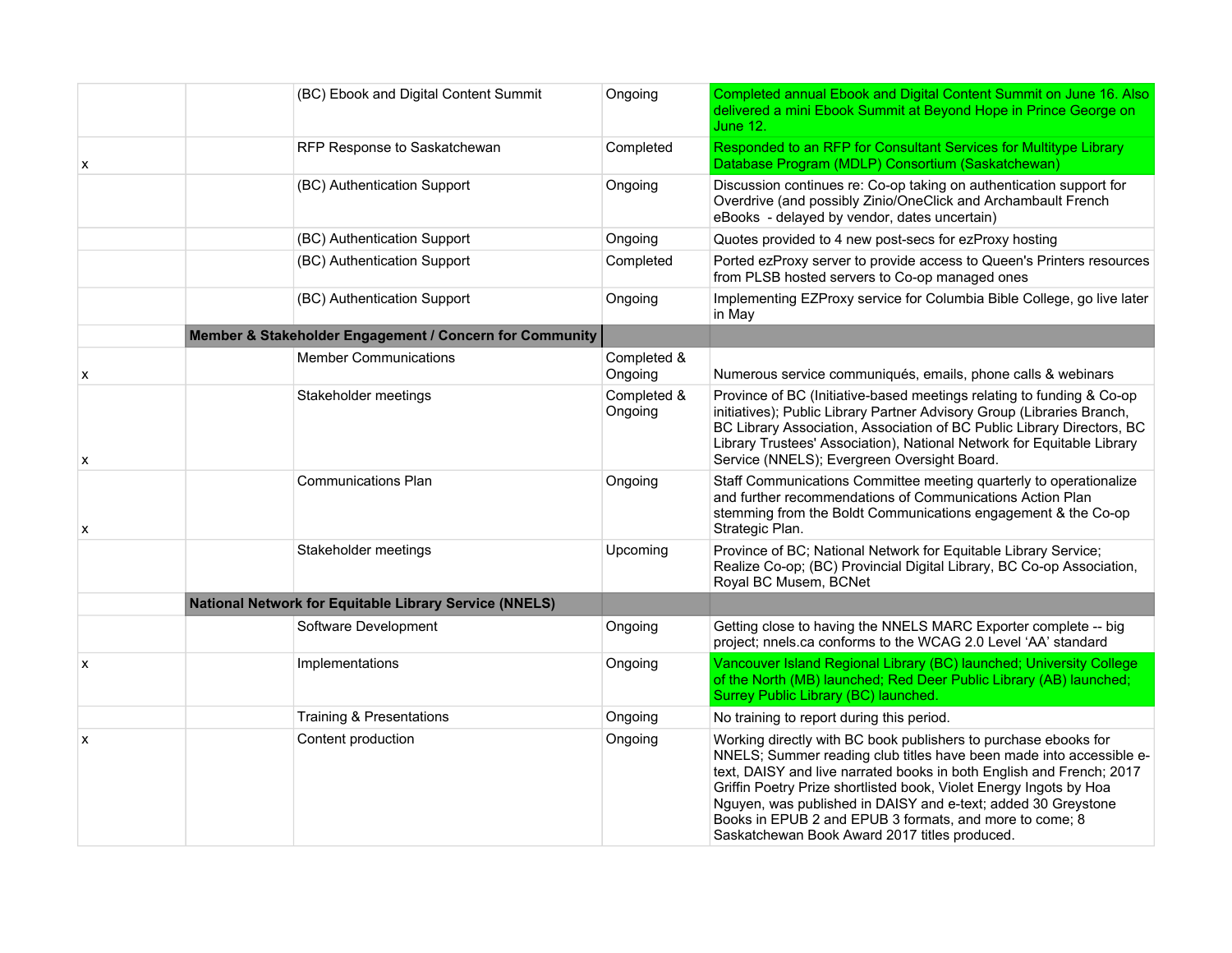| X                         |                             | Content coordination                                                    | Completed &<br>Ongoing   | 3 new Production Assistants hired thanks to a grant from AB; MB<br>Production Centre is finishing up production with a few last titles, and<br>may potentially disband due to provincial budget shifts; NNELS is now<br>producing EPUB 3 with media overlays (synchronized audio), in<br>addition to DAISY 2.02, DAISY 3 and e-text. EPUB 3 is the successor<br>to the DAISY format: |
|---------------------------|-----------------------------|-------------------------------------------------------------------------|--------------------------|--------------------------------------------------------------------------------------------------------------------------------------------------------------------------------------------------------------------------------------------------------------------------------------------------------------------------------------------------------------------------------------|
| $\boldsymbol{\mathsf{x}}$ |                             | <b>Project Management</b>                                               | Completed and<br>Ongoing | The NNELS National Network Model was presented and accepted by<br>the NNELS Funders; NNELS was invited to apply for the SPDD-D<br>Grant (potential for 2 million) -- big effort, and grant was submitted<br>within the timeline.                                                                                                                                                     |
| X                         |                             | <b>Operational Call</b>                                                 | Ongoing                  | Monthly call of jursidictional operational representatives; next call is<br>Sept 19, 2017.                                                                                                                                                                                                                                                                                           |
| x                         |                             | Jurisdictions call                                                      | Ongoing                  | NNELS Funders meeting TBD -- may be October, 2017, In-Person                                                                                                                                                                                                                                                                                                                         |
| x                         |                             | Communications                                                          | Ongoing                  | Social media presence; correspondence; new NNELS promotional<br>materials in English and French copy.                                                                                                                                                                                                                                                                                |
|                           |                             | Regulatory environment                                                  | Ongoing                  | NNELS National Network Model will be launched in Oct 2017: NNELS<br>Service will be extended nation-wide and users in non-participating<br>provinces will be able to access the NNELS Collection for free (NNELS)<br>Connector and NNELS Production will be charged for if requested).<br>Supported and approved by NNELS Funders Group.                                             |
|                           |                             | Software Development                                                    | Ongoing                  | Ongoing work in the MARC Export area of NNELS.ca                                                                                                                                                                                                                                                                                                                                     |
|                           |                             | Operational Call                                                        | Ongoing                  | Monthly call of jursidictional operational representatives                                                                                                                                                                                                                                                                                                                           |
|                           |                             | Jurisdictions call                                                      | Ongoing                  | Monthly call of jursidictional representatives (will resume in September)                                                                                                                                                                                                                                                                                                            |
|                           |                             | Support                                                                 | Ongoing                  | 9x5 Co-op support; 24 x 7 emergency Co-op support                                                                                                                                                                                                                                                                                                                                    |
|                           | <b>Operations / Systems</b> |                                                                         |                          |                                                                                                                                                                                                                                                                                                                                                                                      |
|                           |                             | <b>Disaster Recovery</b>                                                | Ongoing                  | Planning commenced for 2nd Disaster Recovery Exervice, September<br>20th                                                                                                                                                                                                                                                                                                             |
|                           |                             | <b>BCNet</b>                                                            | Ongoing                  | Facilitating access to Canada's Optical Research Advanced Network<br>for three members including the Co-op.                                                                                                                                                                                                                                                                          |
|                           |                             | Hardware                                                                | Ongoing                  | New ganeti cluster hardware acquired, build ongoing                                                                                                                                                                                                                                                                                                                                  |
|                           |                             | Connectivity                                                            | Completed &<br>Ongoing   | Report on current status of public library connectivity delivered to<br>Ministry; awaiting next steps from Ministry                                                                                                                                                                                                                                                                  |
|                           |                             | LibCloud                                                                | Ongoing                  | Salt Spring Island Public Library pilot of the Co-op's cloud hosting<br>service continues. Researching alternative clients and models for<br>larger offering.                                                                                                                                                                                                                        |
|                           |                             | Staged Development and Codified Acceptance<br><b>Testing Procedures</b> | Ongoing                  | Across all Co-op web properties, implementing a fully staged,<br>controlled development process involving cloned development and<br>staging servers, and replicable testing processes to pass before<br>changes are moved into production.                                                                                                                                           |
|                           |                             | Support                                                                 | Ongoing                  | 9x5 Co-op support; 24 x 7 emergency Co-op support                                                                                                                                                                                                                                                                                                                                    |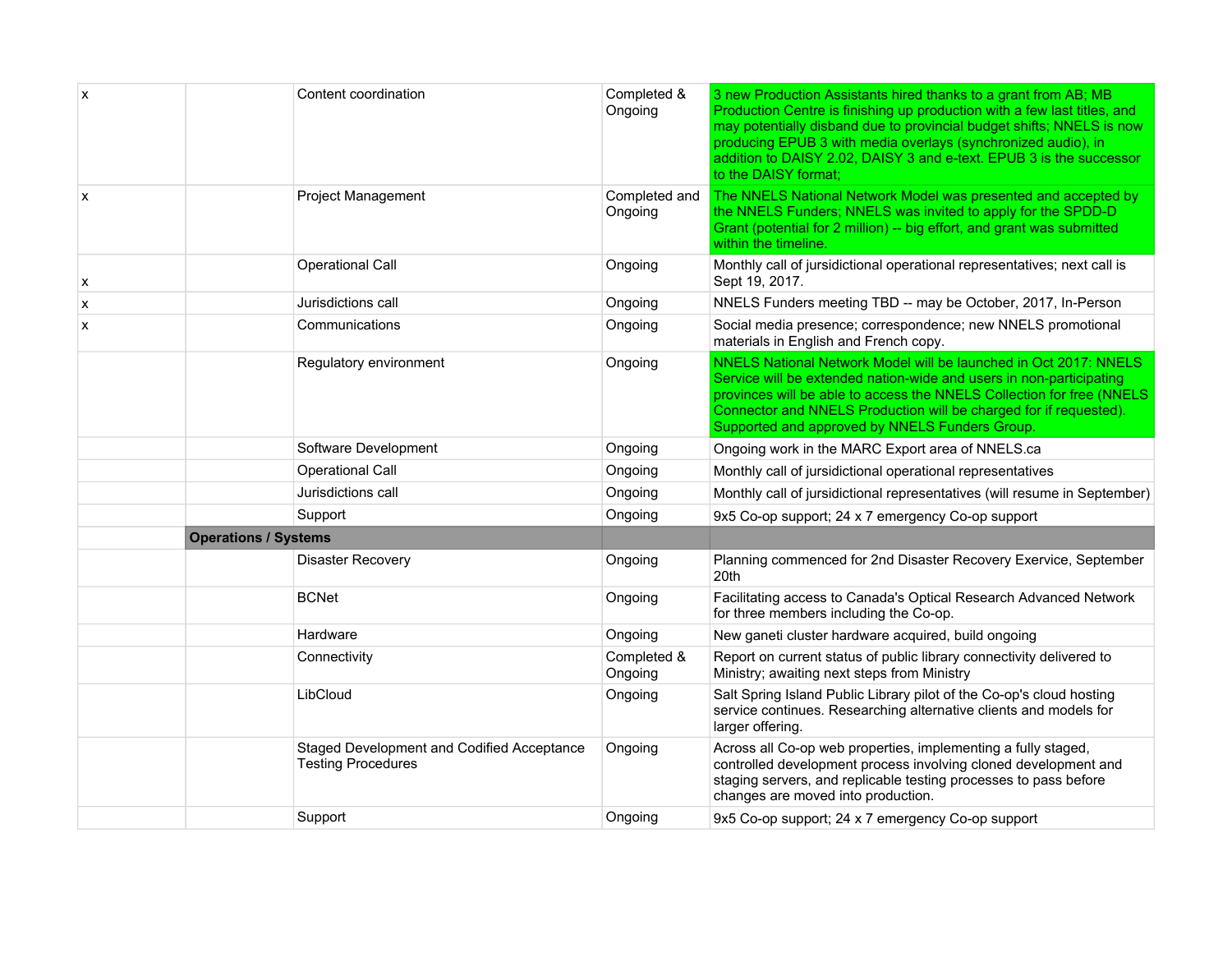|   |                   | Documentation                           | Ongoing                | Extensive documentation efforts ongoing prompted by additional<br>requirements of the Co-op's Privacy & Security Management Plan<br>(PSMP).                                                                                                                                                                                                                                                                                                                        |
|---|-------------------|-----------------------------------------|------------------------|--------------------------------------------------------------------------------------------------------------------------------------------------------------------------------------------------------------------------------------------------------------------------------------------------------------------------------------------------------------------------------------------------------------------------------------------------------------------|
|   |                   | Managed Desktops                        | Ongoing                | Started very preliminary research into possibilities of a managed<br>desktop service for libraries.                                                                                                                                                                                                                                                                                                                                                                |
|   | <b>Personnel</b>  |                                         |                        |                                                                                                                                                                                                                                                                                                                                                                                                                                                                    |
|   |                   | <b>Personnel Committee</b>              | Ongoing                | Personnel Committee is leading the effort to find a new ED for the<br>organization, with input from Governance and Finance, staff and<br>Board. Regular meetings throughout this period                                                                                                                                                                                                                                                                            |
|   |                   | Evaluating existing reporting structure | Ongoing                | We now rely on cross-functional task groups to best support diversity<br>of member service offerings, cost-effectively per Strategic Plan;<br>reporting adjustments may be warranted going forward.                                                                                                                                                                                                                                                                |
| x |                   | <b>UofA SLAIS students</b>              | Completed &<br>Ongoing | With thanks to funding from AB Municipal Affairs, 2 UofA SLAIS<br>students were hired as NNELS Content Production Assistants                                                                                                                                                                                                                                                                                                                                       |
|   |                   | Management                              | Ongoing                | Monthly meetings; standing and new items                                                                                                                                                                                                                                                                                                                                                                                                                           |
|   |                   | Service Leads                           | Ongoing                | Bi-Monthly meetings of Co-op Service Leads, as a community of<br>practice. Standing and new items                                                                                                                                                                                                                                                                                                                                                                  |
|   |                   | New Office Space                        | Ongoing                | Co-op staff (Tami, Christine, Laurie) toured 8 different co-working<br>spaces in August. 2 of these co-working spaces met the requirements<br>with a strong recommendation for The Amp (a co-working space which<br>houses other social enterprise organization). The Amp is located on<br>Carrall St. Staff are continuing to investigate potential options at the<br>Amp, with the aim to bring costing details to a Finance sub-committee<br>meeting this Fall. |
|   | Sitka & Evergreen |                                         |                        |                                                                                                                                                                                                                                                                                                                                                                                                                                                                    |
|   |                   | Resource Sharing - Interlibrary Connect | Ongoing                | 43 member libraries at over 60 branches continue to participate in<br>Interlibrary Connect (ILC). Whistler, Squamish and Pemberton have<br>been operating their local resource sharing zone (staff-initiated holds<br>only for now) since October 2016. Staff are following up on report to<br>Libraries Branch to encourage remaining Sitka public libraries to<br>participate in wider BC ILC zone.                                                              |
|   |                   | Sitka Community calls                   | Ongoing                | Polling and planning for November Sitka Business Function Group call.                                                                                                                                                                                                                                                                                                                                                                                              |
|   |                   | Acquisitions                            | Ongoing                | Call for interest for libraries interested in adding Acquisitions for 2018<br>was issued in June. Kimberley will be adding Acquistions in January<br>2018.                                                                                                                                                                                                                                                                                                         |
| x |                   | Bibliographic record de-duplication     | Completed &<br>Ongoing | Staff are continuing with the de-duplication project that began in Spring<br>2016. To date, over 85,000 records were merged across Adult Fiction,<br>Adult Non-Fiction, Large Print, Children's Fiction and Video collections.<br>Staff will continue to run de-duplication scripts on a regular basis.                                                                                                                                                            |
| x |                   | <b>Continuing Training</b>              | Completed &<br>Ongoing | Two webinars were offered in June 2017, with 23 library staff<br>participating. Four training sessions on two topics are planned for<br>October and November.                                                                                                                                                                                                                                                                                                      |